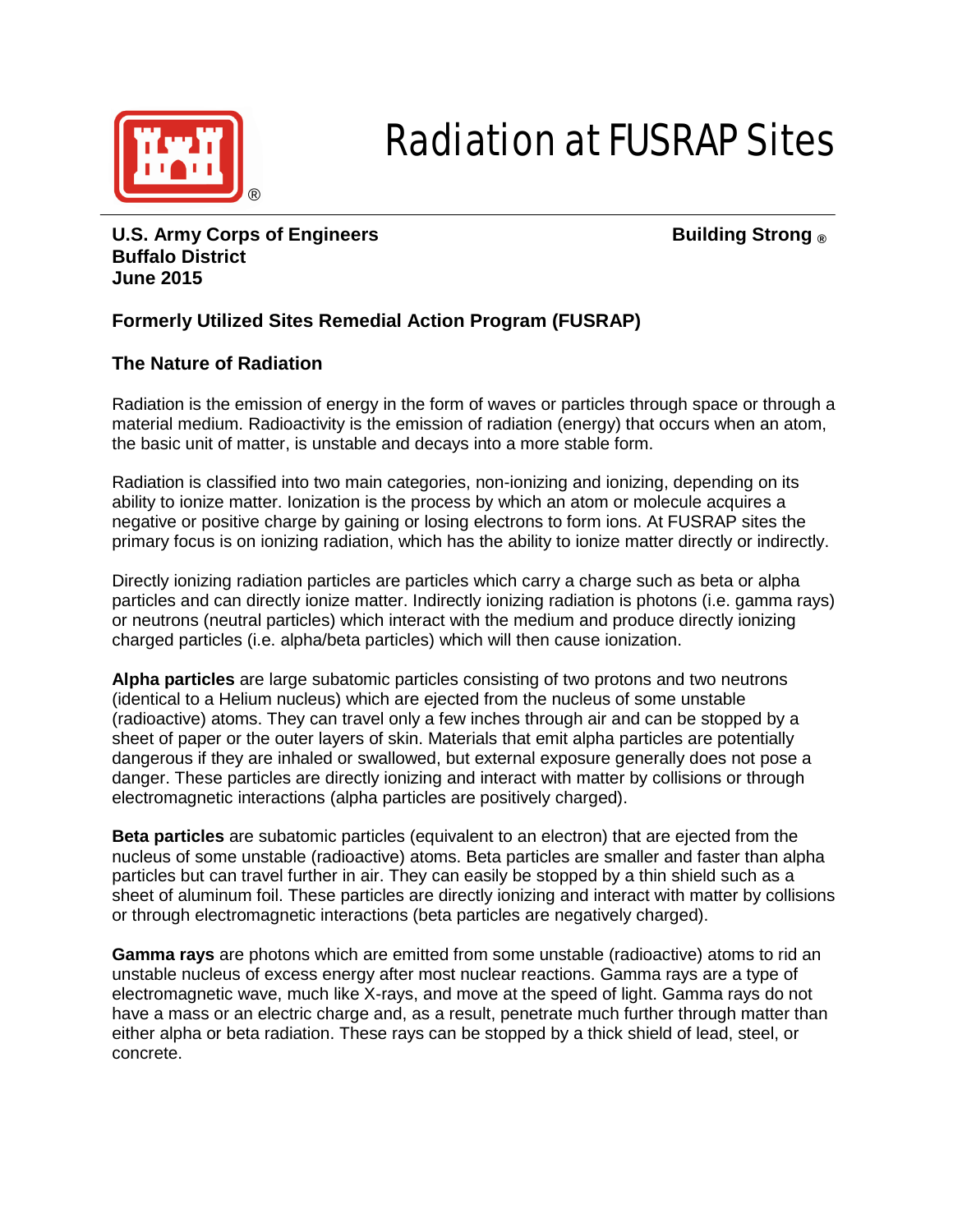

Radiation cannot be detected by human senses. For example it cannot be seen, heard, smelled, or tasted. However, it can be detected by instruments specificilly designed to measure the type and energy of radiation released during a radioactive decay. Examples of such detectors used at FUSRAP sites include geiger counters, scintillators, gamma spectroscopy detectors and personnel dosimeters.

The international unit for radioactivity is the becqurel (Bq) which is defined as one decay or disintigration per second. The traditional unit used in the United States for radioactivity is the curie (Ci) which is defined as  $3.7x10^{10}$  Bq. At FUSRAP sites the concentration of radioactivity in soil (activity/gram) or water (activity/liter) is typically on the order of picocuries per gram ((pCi/g) or picocuries per liter (pCi/L) where pico is the prefix denoting a factor of  $10^{-12}$  or one billionth of one curie per gram or liter, respectivley. Guidelines for remediation of soil at FUSRAP sites are commonly expressed in units of pCi/g and regulatory limits of radionuclides in drinking water are commonly presented in pCi/L.

The dose equivalent is a measurement of the biological damage to living tissue as a result of exposure to radiation. This measurement is expressed in the international units of sieverts (Sv) and as rems in the traditional units (United States). Regulatory limits of radiation dose to the general public are expressed in millirems (thousandths of a rem), abbreviated as mrem.

#### **Sources of Radiation**

Radiation is naturally occuring and is found in all aspects our daily lives. Sources of natural radiation include radionuclides in soil (e.g., uranium-238), cosmic radiation, and radioactiviy in the food we eat (e.g., carbon-14 and potassium-40). There are also man-made sources of radiation for such as medical diagnostics (e.g., X-rays and fluroscopy procedures) as well as nuclear medicine procedures.

The National Council of Radiation Protection (NCRP) has determined that the average U.S. resident receives an dose of 620 mrem per year. The exposure a member of the general public can receive as a result of radiation from FUSRAP sites is very low. The maximum allowable exposure is 100 mrem per year above background levels. The following chart, generated by the NCRP, provides a summary of the sources of exposure which lead to this annual background as a reference.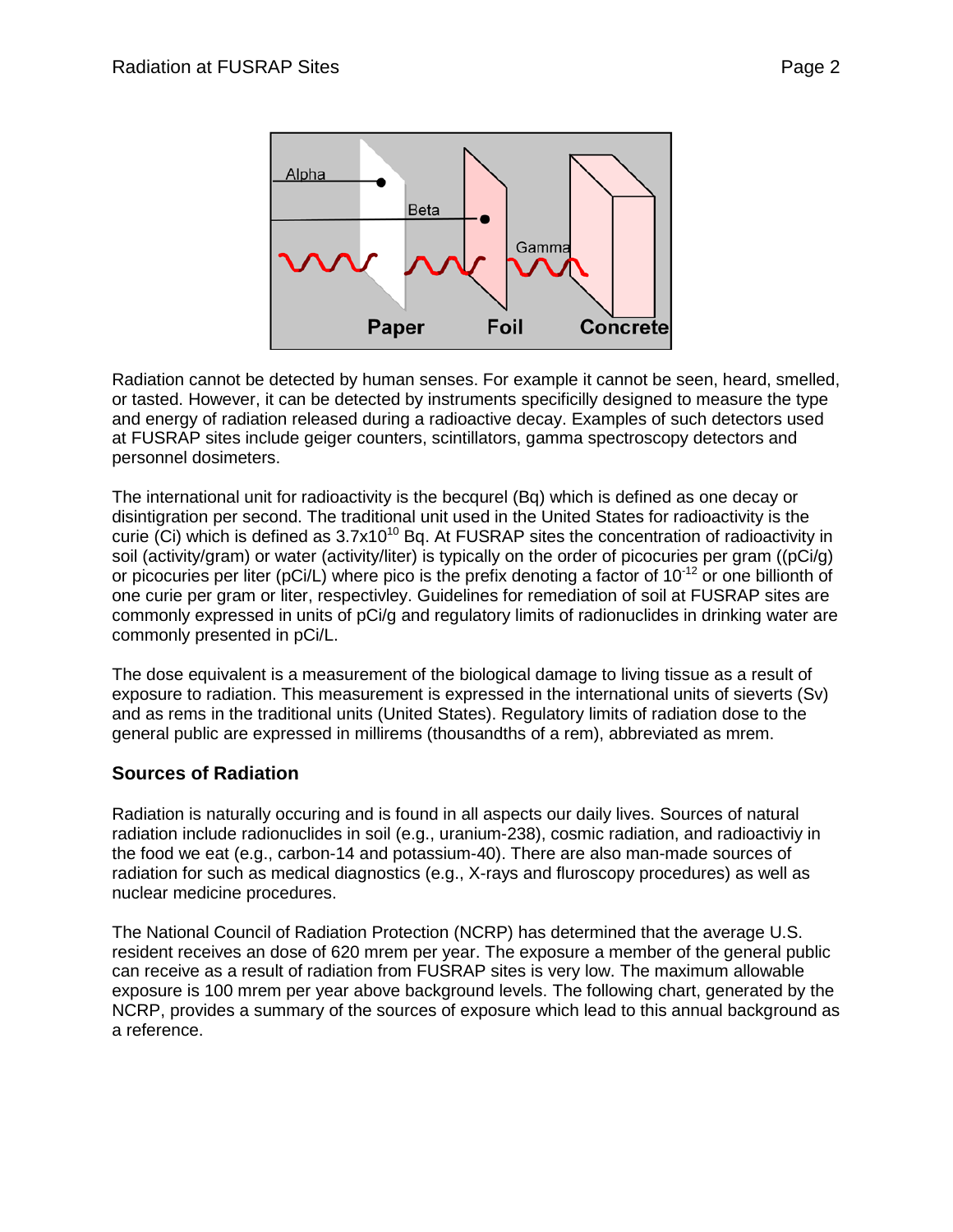

Average annual dose distribution in the U.S. [Total dose received is 620mrem/year]. Reference: National Council on Radiation Protection - Report 160 (2009)

## **Radioactive Materials at FUSRAP Sites**

The Formerly Utilized Sites Remedial Action Program (FUSRAP) was initiated in 1974 to identify, investigate, and if necessary, clean up or control sites throughout the United States contaminated as a result of Manhattan Engineer District (MED) or early Atomic Energy Commission (AEC) activities. Both the MED and the AEC were predecessors of the U.S. Department of Energy (DOE).In October 1997, Congress transferred FUSRAP to the U.S. Army Corps of Engineers. Several sites with radioactive contamination similar to that produced by MED or AEC activities have also been added to FUSRAP by Congress.

FUSRAP was established to ensure that the public and the environment are not exposed to potentially harmful levels of radiation from these sites. The goal of FUSRAP is to clean up or contain the radioactive material so that the sites may be released for appropriate future use. FUSRAP sites are generally contaminated with low levels of uranium, thorium and radium, and their associated decay products (these decay series emit alpha, beta and gamma radiation). Mixed wastes are sometimes present, such as chemical contamination comingled with radiologically impacted soil.

It is important to understand that the radioactive materials left at FUSRAP sites are contaminated with low levels of residual radioactivity since the raw product was shipped off site at the time. In most cases, the contaminants on a FUSRAP site currently pose no risk above acceptable limits to human health or the environment given their current land uses. At many